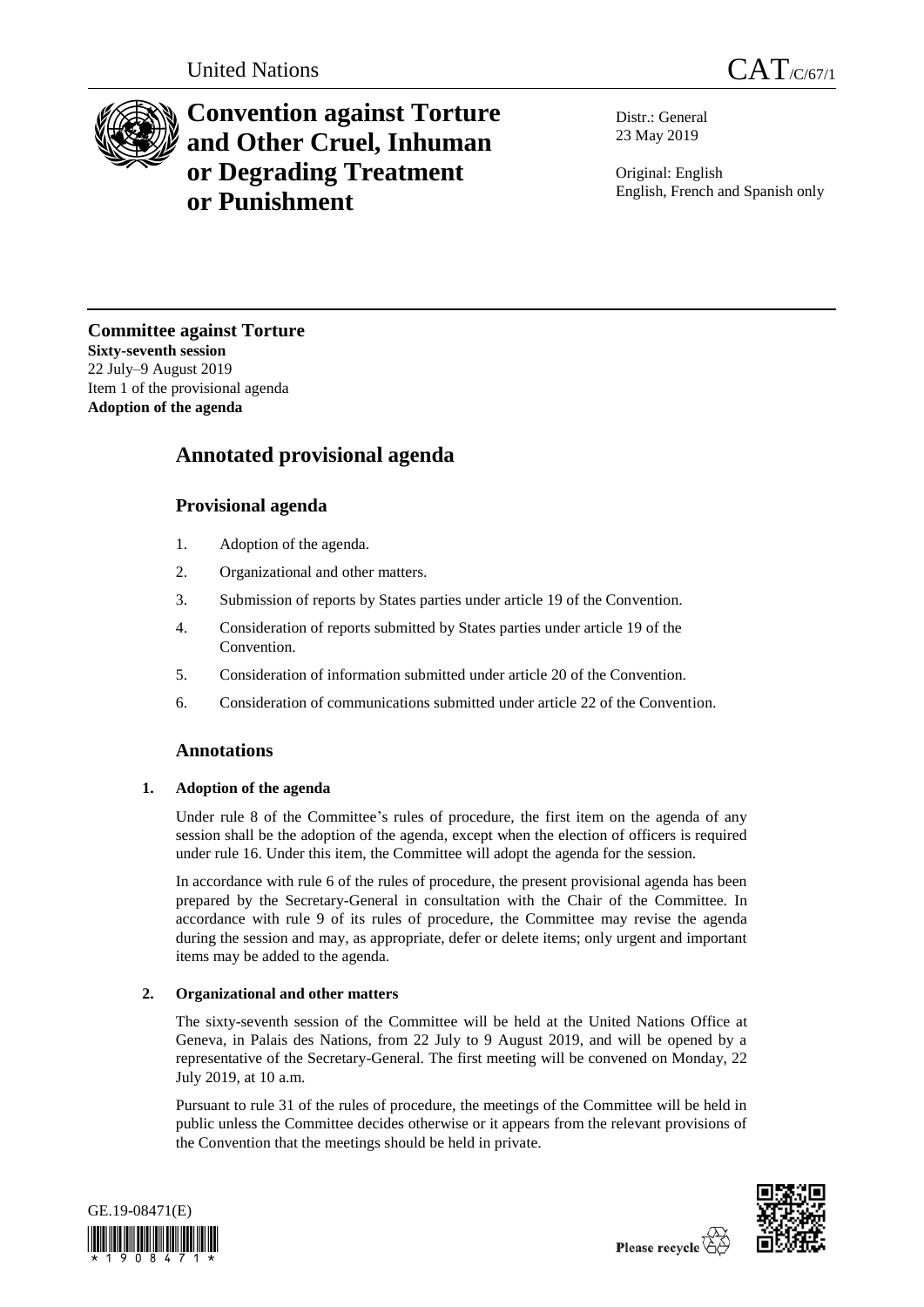The Committee will consider its programme of work for the session, its working methods, its annual report and any other matter concerning the modalities of discharging its functions under the Convention.

#### **3. Submission of reports by States parties under article 19 of the Convention**

#### **States parties to the Convention**

As at 14 May 2019, there were 166 States parties to the Convention.

#### **Reports received**

In addition to the reports scheduled for consideration by the Committee at its sixty-seventh session, as at 14 May 2019, the Secretary-General had received the following reports, which are pending consideration:

| Reporting State party       | Symbol      |
|-----------------------------|-------------|
| Australia                   | CAT/C/AUS/6 |
| Belgium                     | CAT/C/BEL/4 |
| <b>Bolivia</b>              | CAT/C/BOL/3 |
| <b>Burkina Faso</b>         | CAT/C/BFA/2 |
| Cuba                        | CAT/C/CUB/3 |
| Cyprus                      | CAT/C/CYP/5 |
| <b>Iceland</b>              | CAT/C/ISL/4 |
| Kazakhstan                  | CAT/C/KAZ/4 |
| Kenya                       | CAT/C/KEN/3 |
| Kyrgyzstan                  | CAT/C/KGZ/3 |
| Latvia                      | CAT/C/LVA/6 |
| Lithuania                   | CAT/C/LTU/4 |
| Montenegro                  | CAT/C/MNE/3 |
| Niger                       | CAT/C/NER/1 |
| Portugal                    | CAT/C/PRT/7 |
| Serbia                      | CAT/C/SRB/3 |
| Sweden                      | CAT/C/SWE/8 |
| Ukraine                     | CAT/C/UKR/7 |
| <b>United Arab Emirates</b> | CAT/C/ARE/1 |
| Uruguay                     | CAT/C/URY/4 |
| Uzbekistan                  | CAT/C/UZB/5 |

#### **Initial reports**

The status of submission of initial reports as at 14 May 2019 was as follows:

|                     | <i>Initial reports</i> |                      |
|---------------------|------------------------|----------------------|
| State party (since) | Overdue since          | Date due or received |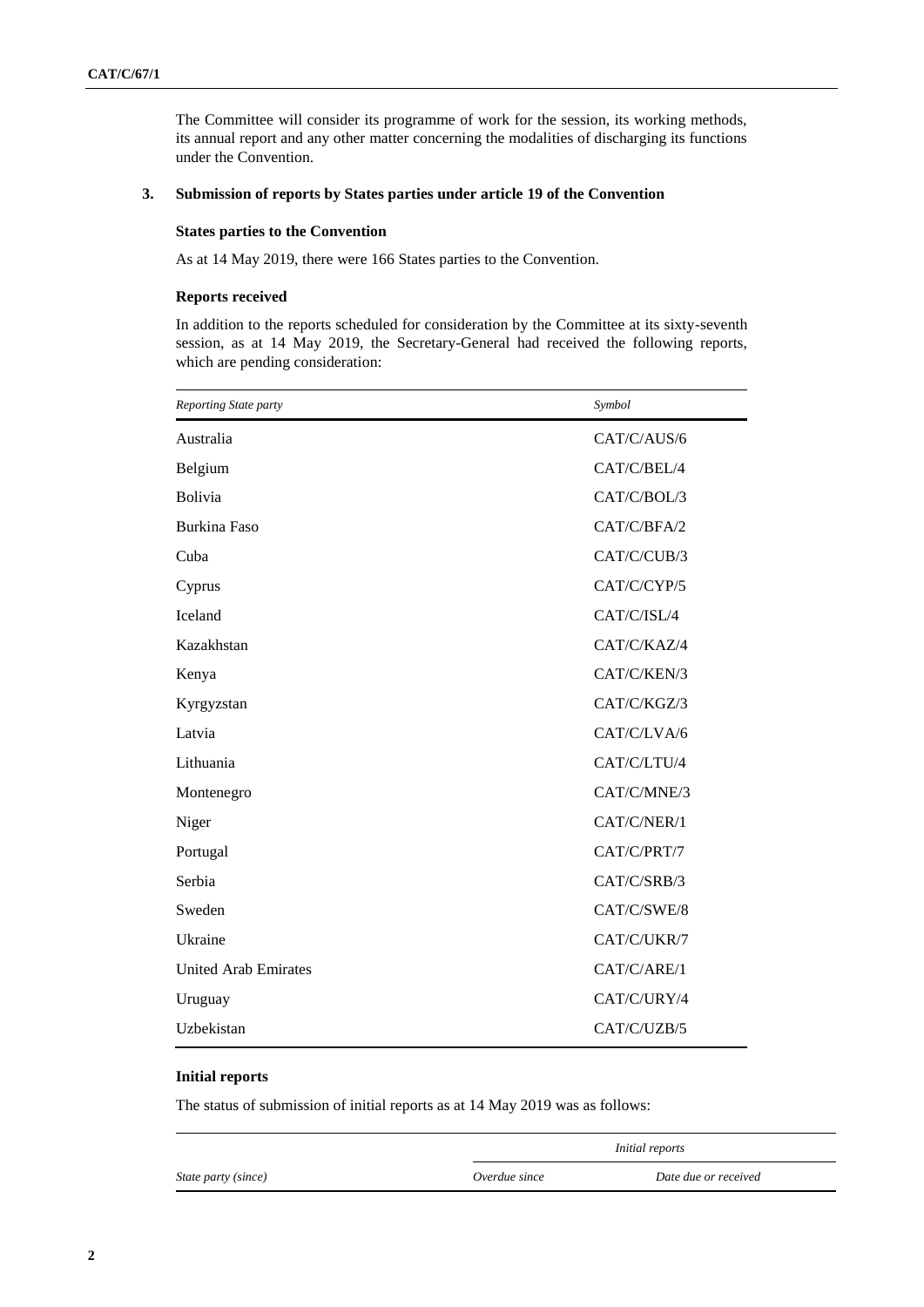|                                         | Initial reports  |                          |
|-----------------------------------------|------------------|--------------------------|
| State party (since)                     | Overdue since    | Date due or received     |
| Bahamas (2018)                          |                  | Due on 1 July 2019       |
| Bangladesh (1998)                       | 4 November 1999  |                          |
| Botswana (2000)                         | 7 October 2001   |                          |
| Central African Republic (2016)         | 10 November 2017 |                          |
| Comoros (2017)                          | 25 June 2018     |                          |
| Côte d'Ivoire <sup>a</sup> (1995)       | 16 January 1997  |                          |
| Dominican Republic <sup>b</sup> (2012)  | 23 February 2013 |                          |
| Equatorial Guinea (2002)                | 6 November 2003  |                          |
| Eritrea $(2014)$                        | 25 October 2015  |                          |
| Eswatini (2004)                         | 25 April 2005    |                          |
| Fiji (2016)                             | 14 April 2017    |                          |
| Gambia (2018)                           |                  | Due on 28 October 2019   |
| Guinea-Bissau (2013)                    | 24 October 2014  |                          |
| Lao People's Democratic Republic (2012) | 26 October 2013  |                          |
| Lesotho <sup>c</sup> (2001)             | 11 December 2002 |                          |
| Liberia (2004)                          | 22 October 2005  |                          |
| Malawi <sup>d</sup> (1996)              | 10 July 1997     |                          |
| Mali (1999)                             | 27 March 2000    |                          |
| Marshall Islands (2018)                 | 12 April 2019    |                          |
| Nauru (2012)                            | 26 October 2013  |                          |
| Niger (1998)                            |                  | Received on 8 June 2018  |
| Nigeria (2001)                          | 28 June 2002     |                          |
| Saint Vincent and the Grenadines (2001) | 30 August 2002   |                          |
| Samoa (2019)                            |                  | Due on 28 April 2020     |
| San Marino (2006)                       | 27 December 2007 |                          |
| Sao Tome and Principe (2017)            | 10 February 2018 |                          |
| Somalia <sup>e</sup> (1990)             | 22 February 1991 |                          |
| South Sudan (2015)                      | 30 April 2016    |                          |
| State of Palestine (2014)               | 2 May 2015       |                          |
| United Arab Emirates (2012)             |                  | Received on 20 June 2018 |
| Vanuatu (2011)                          | 11 August 2012   |                          |

*<sup>a</sup>* On 29 January 2016, the State party accepted the simplified reporting procedure offered by the Committee owing to the amount of time by which the initial report was overdue.

*<sup>b</sup>* On 30 May 2018, the State party accepted the simplified reporting procedure offered by the Committee owing to the amount of time by which the initial report was overdue.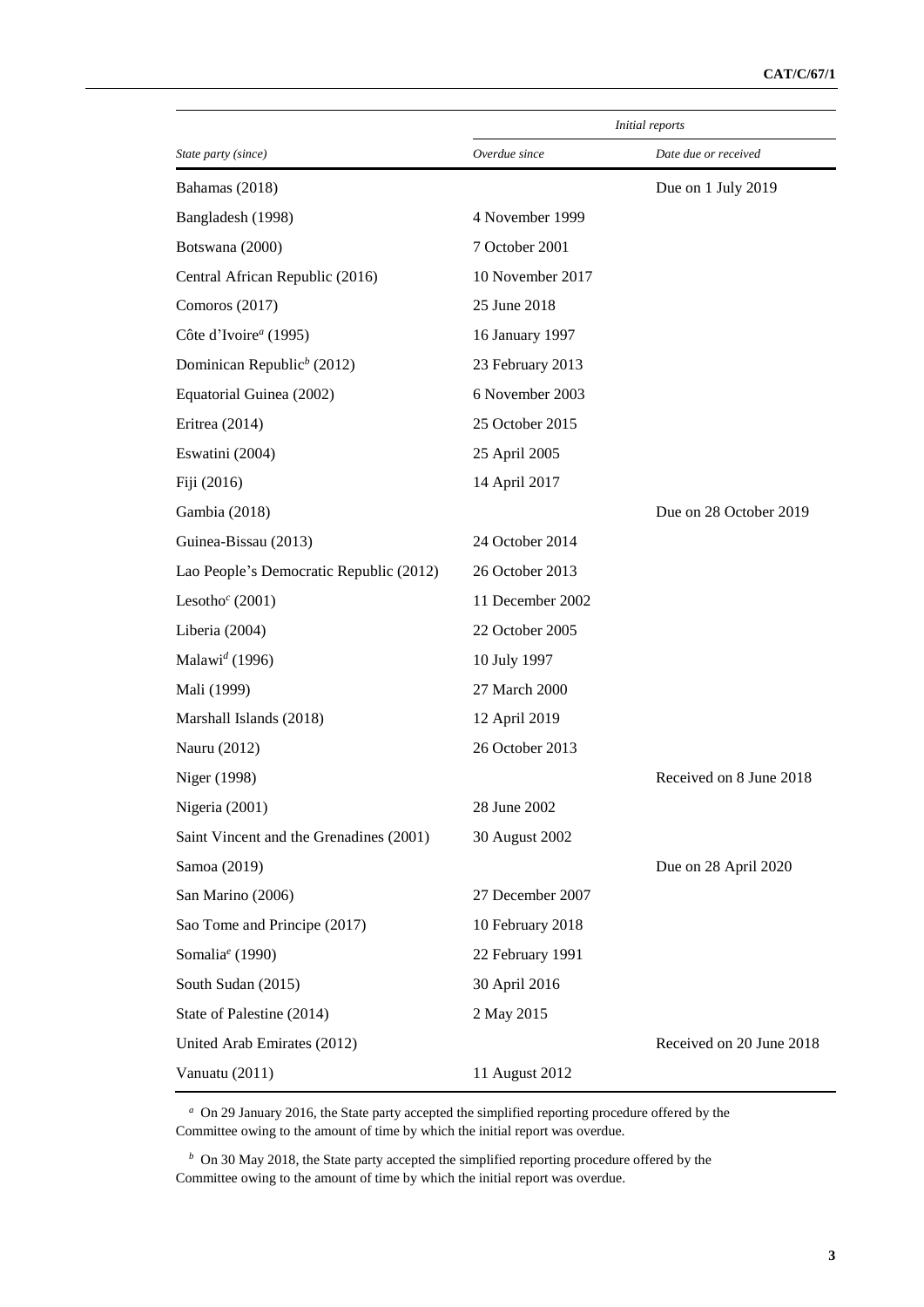*<sup>c</sup>* On 23 July 2018, the State party accepted the simplified reporting procedure offered by the Committee owing to the amount of time by which the initial report was overdue.

*<sup>d</sup>* On 8 December 2016, the State party accepted the simplified reporting procedure offered by the Committee owing to the amount of time by which the initial report was overdue.

*<sup>e</sup>* On 2 February 2017, the State party accepted the simplified reporting procedure offered by the Committee owing to the amount of time by which the initial report was overdue.

#### **Periodic reports**

The status of submission of periodic reports as at 14 May 2019 was as follows:

|                                            |                                                       | Periodic reports                     |                                           |  |
|--------------------------------------------|-------------------------------------------------------|--------------------------------------|-------------------------------------------|--|
| State party (since)                        | Last report examined<br>(date of examination)         | Next report overdue<br>(since)       | Next report (date due or received)        |  |
| Afghanistan <sup>a</sup> (1987)            | Second<br>(April 2017)                                |                                      | Third<br>(Due on 12 May 2021)             |  |
| Albania (1994)                             | Second<br>(May 2012)                                  | Third<br>$(1$ June 2016)             |                                           |  |
| Algeria (1989)                             | Third<br>(May 2008)                                   | Fourth<br>$(20$ June $2012)$         |                                           |  |
| Andorra <sup>a</sup> (2006)                | Initial<br>(November 2013)                            | Second<br>(22 November 2017)         |                                           |  |
| Antigua and Barbuda<br>(1993)              | Review in absence of<br>initial report<br>(July 2017) |                                      | Second<br>(Due on 11 August 2021)         |  |
| Argentina <sup><math>a</math></sup> (1986) | Fifth and sixth<br>(April 2017)                       |                                      | Seventh<br>(Due on 12 May 2021)           |  |
| Armenia <sup>a</sup> (1993)                | Fourth<br>(November 2016)                             |                                      | Fifth<br>(Due on 7 December 2020)         |  |
| Australia <sup>a</sup> (1989)              | Fourth and fifth<br>(November 2014)                   |                                      | Sixth<br>(Received on 16 January<br>2019) |  |
| Austria <sup>a</sup> (1987)                | Sixth<br>(November 2015)                              |                                      | Seventh<br>(Due on 9 December 2019)       |  |
| Azerbaijan <sup>a</sup> (1996)             | Fourth<br>(November 2015)                             |                                      | Fifth<br>(Due on 9 December 2019)         |  |
| Bahrain <sup>a</sup> (1998)                | Second and third<br>(April 2017)                      |                                      | Fourth<br>(Due on 12 May 2021)            |  |
| Belarus <sup>a</sup> (1987)                | Fifth<br>(May 2018)                                   |                                      | Sixth<br>(Due on 18 May 2022)             |  |
| Belgium <sup><i>a</i></sup> (1999)         | Third<br>(November 2013)                              |                                      | Fourth<br>(Received on 1 October<br>2018) |  |
| Belize <sup><math>a</math></sup> (1986)    | Initial<br>(November 1993)                            | Initial and second<br>(25 June 1996) |                                           |  |
| Benin <sup>a</sup> (1992)                  | Third<br>(May 2019)                                   |                                      | Fourth<br>(Due on 17 May 2023)            |  |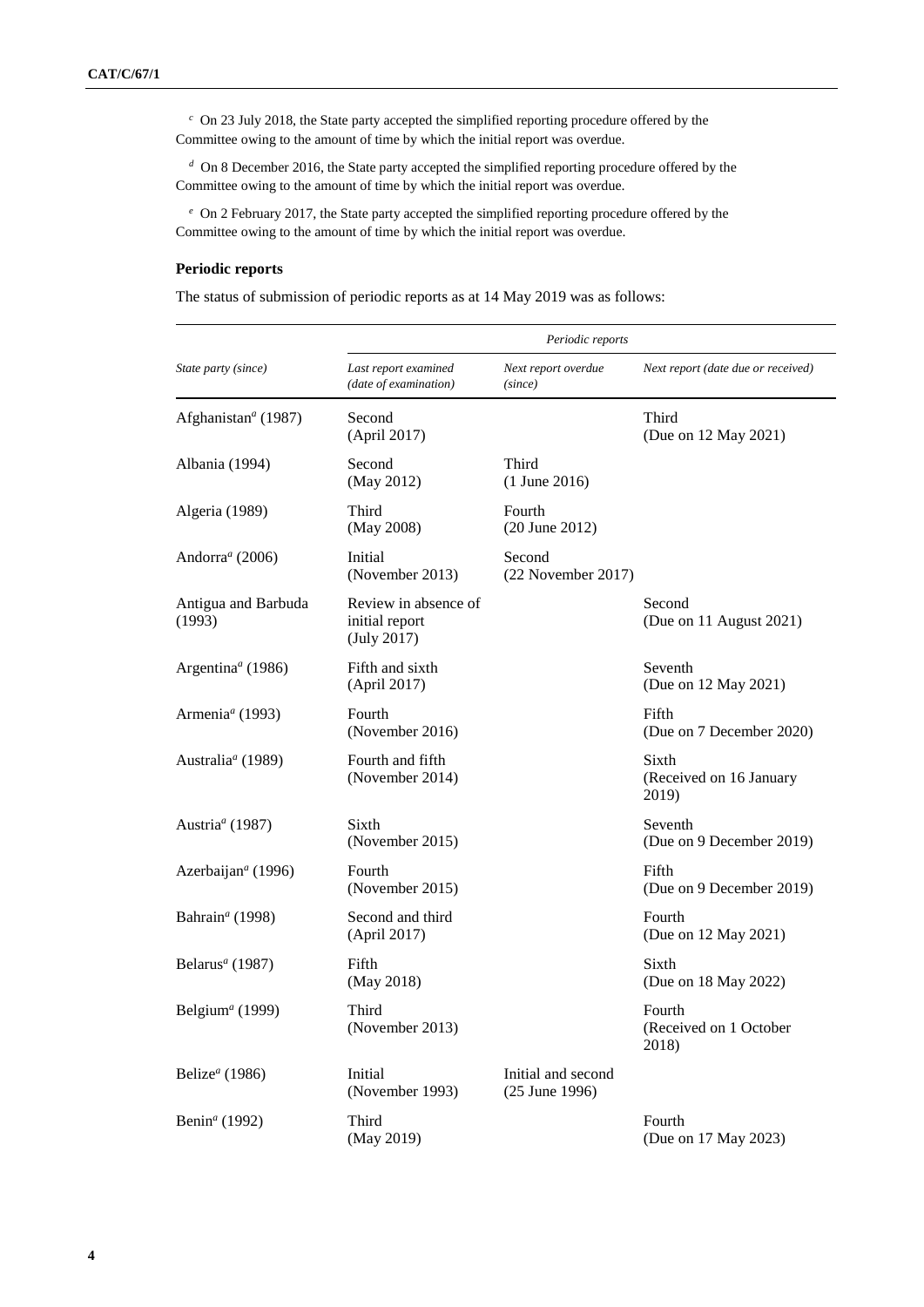|                                                                  | Periodic reports                                          |                                |                                            |
|------------------------------------------------------------------|-----------------------------------------------------------|--------------------------------|--------------------------------------------|
| State party (since)                                              | Last report examined<br>(date of examination)             | Next report overdue<br>(since) | Next report (date due or received)         |
| Bolivia (Plurinational<br>State of) (1999)                       | Second<br>(May 2013)                                      |                                | Third<br>(Received on 11 February<br>2019) |
| Bosnia and Herzegovina <sup>a</sup><br>(1993)                    | Sixth<br>(November 2017)                                  |                                | Seventh<br>(Due on 6 December 2021)        |
| Brazil <sup>a</sup> (1989)                                       | Initial<br>(May 2001)                                     | Second<br>(27 October 2002)    |                                            |
| Bulgaria <sup>a</sup> (1986)                                     | Sixth<br>(November 2017)                                  |                                | Seventh<br>(Due on 6 December 2021)        |
| Burkina Faso<br>(1999)                                           | Initial<br>(November 2013)                                |                                | Second<br>(Received on 8 February<br>2018) |
| Burundi (1993)                                                   | Second<br>(November 2014)                                 | Third<br>(28 November 2018)    |                                            |
| Cabo Verde (1993)                                                | Review in absence of<br>initial report<br>(November 2016) |                                | Second<br>(Due on 7 December 2020)         |
| Cambodia <sup>a</sup> (1992)                                     | Second<br>(November 2010)                                 | Third<br>$(19$ November 2014)  |                                            |
| Cameroon <sup>a</sup> (1986)                                     | Fifth<br>(November 2017)                                  |                                | Sixth<br>(Due on 6 December 2021)          |
| Canada <sup>a</sup> (1987)                                       | Seventh<br>(November 2018)                                |                                | Eighth<br>(Due on 7 December 2022)         |
| Chad <sup>a</sup> (1995)                                         | Initial<br>(May 2009)                                     | Second<br>$(15$ May 2012)      |                                            |
| Chile <sup>a</sup> (1988)                                        | Sixth<br>(July 2018)                                      |                                | Seventh<br>(Due on 10 August 2022)         |
| China (including<br>Hong Kong, China and<br>Macao, China) (1988) | Fifth<br>(November 2015)                                  |                                | Sixth<br>(Due on 9 December 2019)          |
| Colombia <sup>a</sup> (1987)                                     | Fifth<br>(May 2015)                                       |                                | Sixth<br>(Due on 5 May 2019)               |
| Congo (2003)                                                     | Initial<br>(May 2015)                                     |                                | Second<br>(Due on 15 May 2019)             |
| Costa Rica <sup>a</sup> (1993)                                   | Second<br>(May 2008)                                      | Third<br>(30 June 2012)        |                                            |
| Croatia <sup>a</sup> (1992)                                      | Fourth and fifth<br>(November 2014)                       | Sixth<br>(28 November 2018)    |                                            |
| Cuba (1995)                                                      | Second<br>(May 2012)                                      |                                | Third<br>(Received on 19 October<br>2018)  |
| Cyprus <sup>a</sup> (1991)                                       | Fourth<br>(May 2014)                                      |                                | Fifth<br>(Received on 23 May 2018)         |
| Czechia <sup>a</sup> (1993)                                      | Sixth<br>(May 2018)                                       |                                | Seventh<br>(Due on 18 May 2022)            |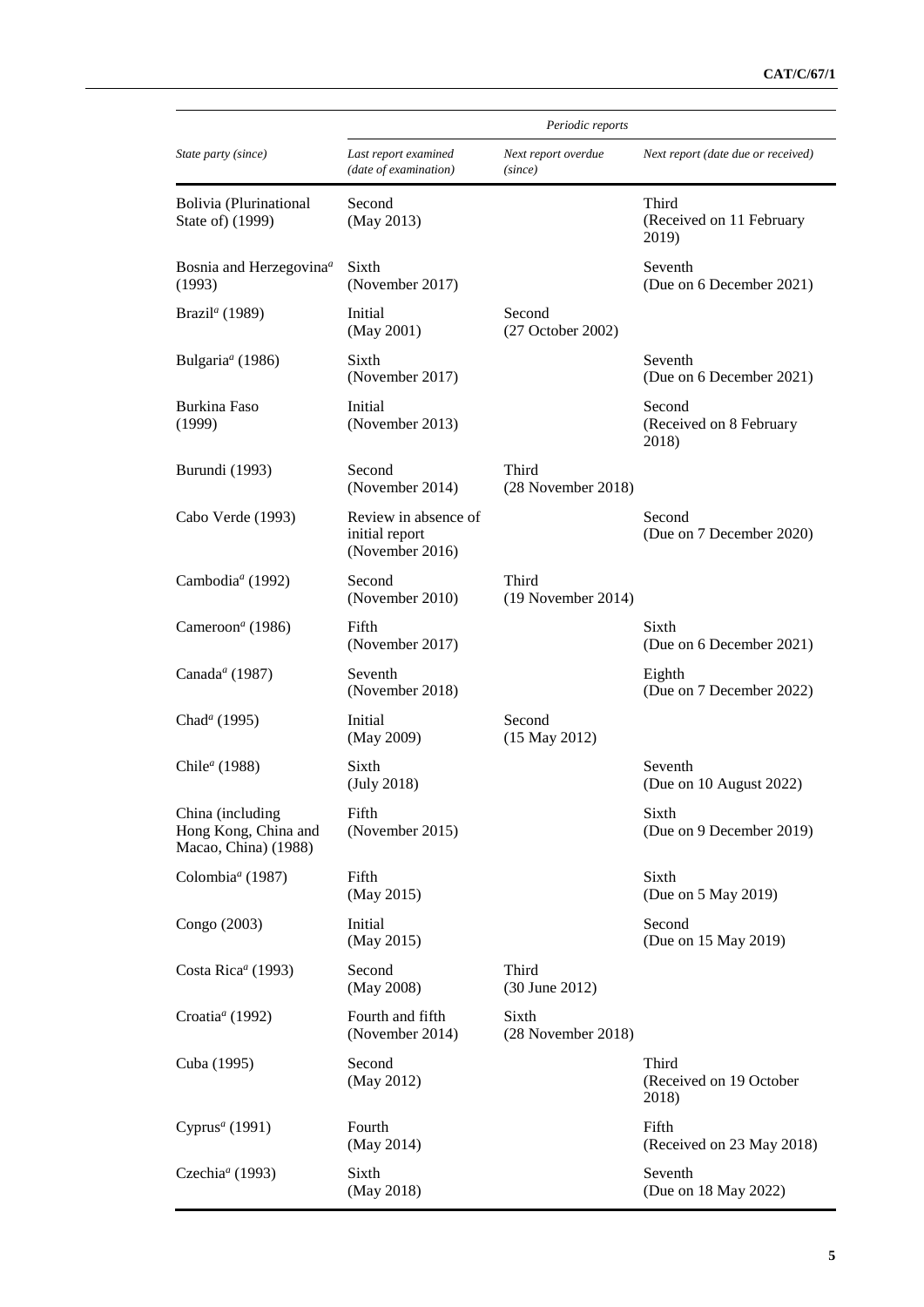|                                            | Periodic reports                              |                                         |                                             |  |
|--------------------------------------------|-----------------------------------------------|-----------------------------------------|---------------------------------------------|--|
| State party (since)                        | Last report examined<br>(date of examination) | Next report overdue<br>(since)          | Next report (date due or received)          |  |
| Democratic Republic<br>of the Congo (1996) | Second<br>(May 2019)                          |                                         | Third<br>(Due on 17 May 2023)               |  |
| Denmark <sup>a</sup> (1987)                | Sixth and seventh<br>(November 2015)          |                                         | Eighth<br>(Due on 9 December 2019)          |  |
| Djibouti (2002)                            | Initial<br>(November 2011)                    | Second<br>$(25$ November $2015)$        |                                             |  |
| Ecuador <sup>a</sup> (1988)                | Seventh<br>(November 2016)                    |                                         | Eighth<br>(Due on 7 December 2020)          |  |
| Egypt (1986)                               | Fourth<br>(November 2002)                     | Fifth<br>$(25$ June 2004)               |                                             |  |
| El Salvador <sup>a</sup> (1996)            | Second<br>(November 2009)                     | Third<br>$(20$ November 2013)           |                                             |  |
| Estonia <sup>a</sup> (1991)                | Fifth<br>(May 2013)                           | Sixth<br>(31 May 2017)                  |                                             |  |
| Ethiopia (1994)                            | Initial<br>(November 2010)                    | Second<br>$(19$ November 2014)          |                                             |  |
| Finland <sup>a</sup> (1989)                | Seventh<br>(November 2016)                    |                                         | Eighth<br>(Due on 7 December 2020)          |  |
| France <sup><math>a</math></sup> (1986)    | Seventh<br>(May 2016)                         |                                         | Eighth<br>(Due on 13 May 2020)              |  |
| Gabon <sup>a</sup> (2000)                  | Initial<br>(November 2012)                    | Second<br>$(23$ November 2016)          |                                             |  |
| Georgia <sup>a</sup> (1994)                | Third<br>(May 2006)                           | Fourth and fifth<br>(24 November 2011)  |                                             |  |
| Germany <sup>a</sup> (1990)                | Sixth<br>(May 2019)                           |                                         | Seventh<br>(Due on 17 May 2023)             |  |
| Ghana <sup>a</sup> (2000)                  | Initial<br>(May 2011)                         | Second<br>(3 June 2015)                 |                                             |  |
| Greece <sup><math>a</math></sup> (1988)    | Fifth and sixth<br>(May 2012)                 |                                         | Seventh<br>(Received on 22 January<br>2018) |  |
| Guatemala <sup>a</sup> (1990)              | Seventh<br>(November 2018)                    |                                         | Eighth<br>(Due on 7 December 2022)          |  |
| Guinea (1989)                              | Initial<br>(May 2014)                         | Second<br>(23 May 2018)                 |                                             |  |
| Guyana <sup>a</sup> (1988)                 | Initial<br>(November 2006)                    | Second<br>(31 December 2008)            |                                             |  |
| Holy See (2002)                            | Initial<br>(May 2014)                         | Second<br>(23 May 2018)                 |                                             |  |
| Honduras <sup>a</sup> (1996)               | Second<br>(July 2016)                         |                                         | Third<br>(Due on 12 August 2020)            |  |
| Hungary <sup>a</sup> (1987)                | Fourth<br>(November 2006)                     | Fifth and sixth<br>$(31$ December 2010) |                                             |  |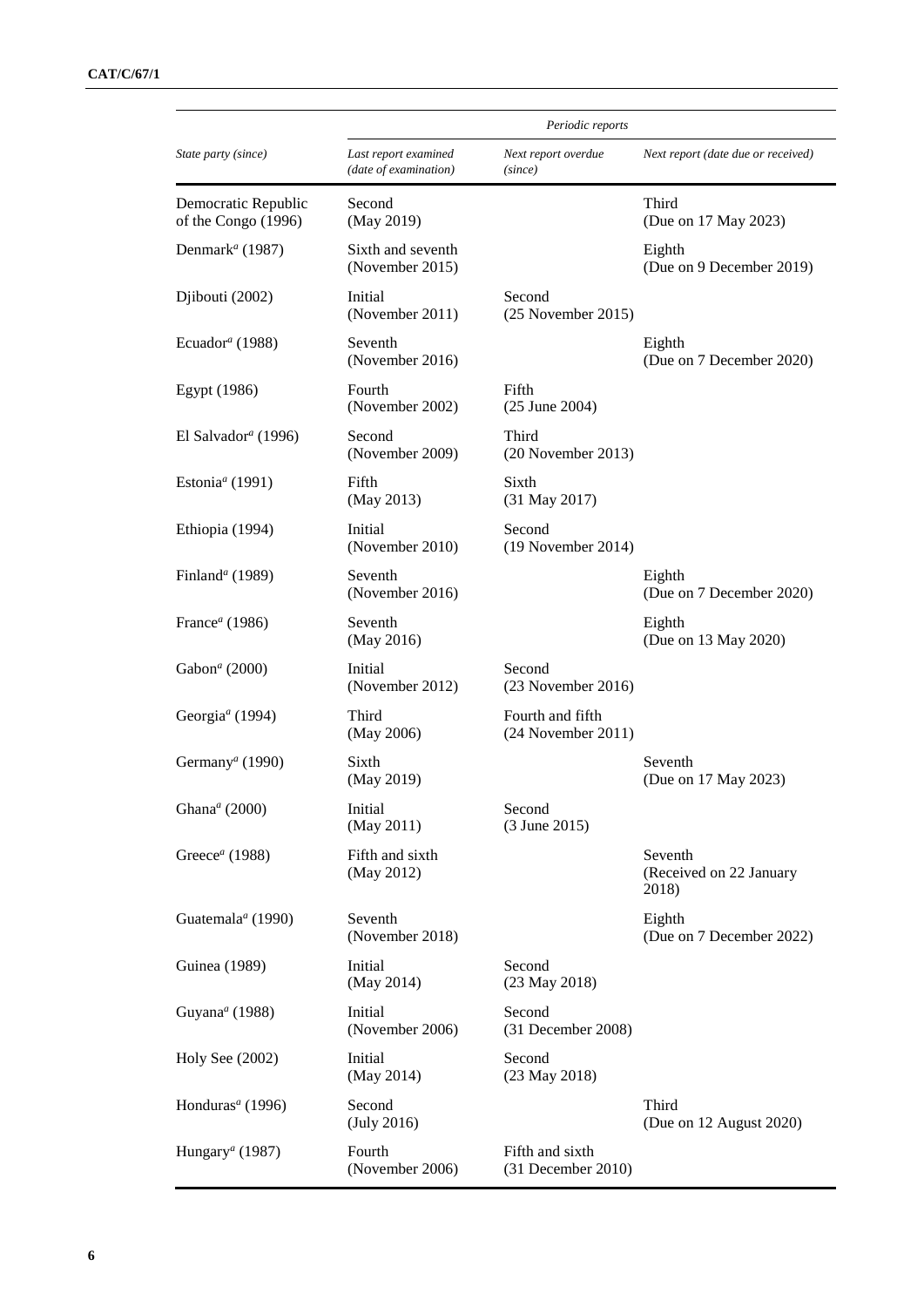|                                       | Periodic reports                              |                                |                                             |
|---------------------------------------|-----------------------------------------------|--------------------------------|---------------------------------------------|
| State party (since)                   | Last report examined<br>(date of examination) | Next report overdue<br>(since) | Next report (date due or received)          |
| Iceland <sup>a</sup> (1996)           | Third<br>(May 2008)                           |                                | Fourth<br>(Received on 16 October<br>2018)  |
| Indonesia (1998)                      | Second<br>(May 2008)                          | Third<br>(30 June 2012)        |                                             |
| Iraq $(2011)$                         | Initial<br>(July 2015)                        |                                | Second<br>(Due on 15 August 2019)           |
| Ireland <sup>a</sup> (2002)           | Second<br>(July 2017)                         |                                | Third<br>(Due on 11 August 2021)            |
| Israel <sup>a</sup> (1991)            | Fifth<br>(May 2016)                           |                                | Sixth<br>(Due on 13 May 2020)               |
| Italy <sup>a</sup> (1989)             | Fifth and sixth<br>(November 2007)            |                                | Seventh<br>(Due on 6 December 2021)         |
| Japan <sup>a</sup> (1999)             | Second<br>(May 2013)                          | Third<br>(31 May 2017)         |                                             |
| Jordan <sup>a</sup> (1991)            | Third<br>(November 2015)                      |                                | Fourth<br>(Due on 9 December 2019)          |
| Kazakhstan <sup><i>a</i></sup> (1998) | Third<br>(November 2014)                      |                                | Fourth<br>(Received on 5 December<br>2018)  |
| Kenya <sup>a</sup> (1997)             | Second<br>(May 2013)                          |                                | Third<br>(Received on 3 August 2018)        |
| Kuwait <sup>a</sup> (1996)            | Third<br>(July 2016)                          |                                | Fourth<br>(Due on 12 August 2020)           |
| Kyrgyzstan <sup>a</sup> (1997)        | Second<br>(November 2013)                     |                                | Third<br>(Received on 31 January<br>2019)   |
| Latvia <sup>a</sup> (1992)            | Third to fifth<br>(November 2013)             |                                | Sixth<br>(Received on 12 June 2018)         |
| Lebanon (2000)                        | Initial<br>(April 2017)                       |                                | Second<br>(Due on 12 May 2021)              |
| Libya <sup>a</sup> (1989)             | Third<br>(May 1999)                           | Fourth<br>$(14$ June 2002)     |                                             |
| Liechtenstein <sup>a</sup> (1990)     | Fourth<br>(November 2015)                     |                                | Fifth<br>(Due on 9 December 2019)           |
| Lithuania <sup>a</sup> (1996)         | Third<br>(May 2014)                           |                                | Fourth<br>(Received on 19 December<br>2018) |
| Luxembourg <sup>a</sup> (1987)        | Sixth and seventh<br>(May 2015)               |                                | Eighth<br>(Due on 15 May 2019)              |
| Madagascar (2005)                     | Initial<br>(November 2011)                    | Second<br>$(25$ November 2015) |                                             |
| Maldives (2004)                       | Initial (November<br>2018)                    |                                | Second<br>(Due on 7 December 2022)          |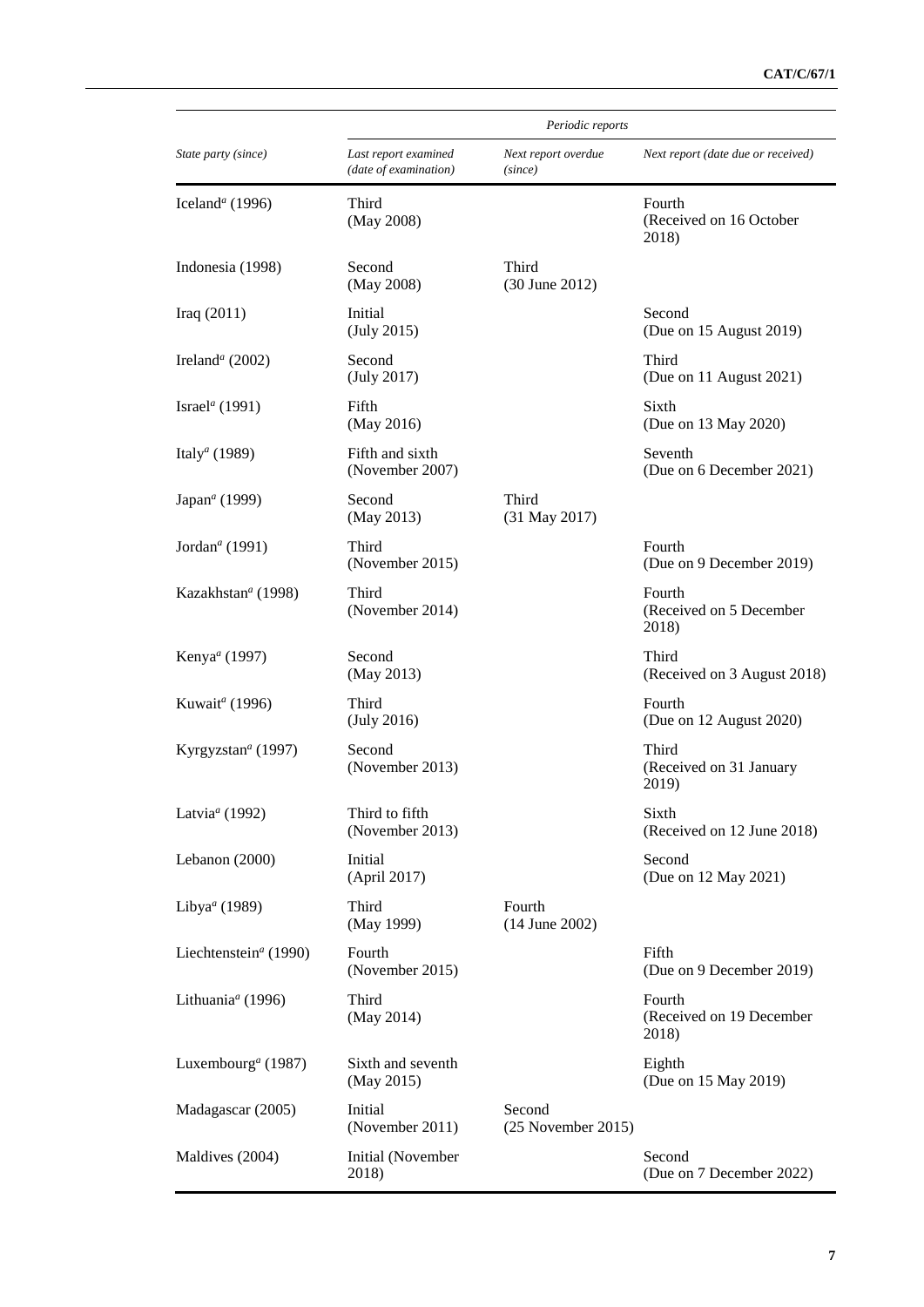|                                             | Periodic reports                              |                                  |                                              |
|---------------------------------------------|-----------------------------------------------|----------------------------------|----------------------------------------------|
| State party (since)                         | Last report examined<br>(date of examination) | Next report overdue<br>(since)   | Next report (date due or received)           |
| Malta <sup>a</sup> (1990)                   | Second<br>(November 1999)                     | Third<br>$(12$ December 2000)    |                                              |
| Mauritania (2004)                           | Second<br>(July 2018)                         |                                  | Third<br>(Due on 10 August 2022)             |
| Mauritius <sup>a</sup> (1992)               | Fourth<br>(November 2017)                     |                                  | Fifth<br>(Due on 6 December 2021)            |
| Mexico <sup>a</sup> (1986)                  | Seventh<br>(May 2019)                         |                                  | Eighth<br>(Due on 17 May 2023)               |
| Monaco <sup>a</sup> (1991)                  | Sixth<br>(November 2016)                      |                                  | Seventh<br>(Due on 7 December 2020)          |
| Mongolia <sup><math>a</math></sup> (2002)   | Second<br>(July 2016)                         |                                  | Third<br>(Due on 12 August 2020)             |
| Montenegro <sup><math>a</math></sup> (2006) | Second<br>(May 2014)                          |                                  | Third<br>(Received on 7 August 2018)         |
| Morocco <sup>a</sup> (1993)                 | Fourth<br>(November 2011)                     | Fifth<br>$(25$ November 2015)    |                                              |
| Mozambique (1999)                           | Initial<br>(November 2013)                    | Second<br>(22 November 2017)     |                                              |
| Namibia (1994)                              | Second<br>(November 2016)                     |                                  | Third<br>(Due on 7 December 2020)            |
| Nepal (1991)                                | Second<br>(November 2005)                     | Third to fifth<br>(12 June 2008) |                                              |
| Netherlands <sup>a</sup> (1988)             | Seventh<br>(November 2018)                    |                                  | Eighth<br>(Due on 7 December 2022)           |
| New Zealand <sup>a</sup> (1989)             | Sixth<br>(May 2015)                           |                                  | Seventh<br>(Due on 15 May 2019)              |
| Nicaragua (2005)                            | Initial<br>(May 2009)                         | Second<br>$(15$ May 2013)        |                                              |
| Norway <sup>a</sup> (1986)                  | Eighth<br>(May 2018)                          |                                  | Ninth<br>(Due on 18 May 2022)                |
| Pakistan (2010)                             | Initial<br>(April 2017)                       |                                  | Second<br>(Due on 12 May 2021)               |
| Panama <sup>a</sup> (1987)                  | Fourth<br>(August 2017)                       |                                  | Fifth<br>(Due on 11 August 2021)             |
| Paraguay <sup>a</sup> (1990)                | Seventh<br>(July 2017)                        |                                  | Eighth<br>(Due on 11 August 2021)            |
| Peru <sup>a</sup> (1988)                    | Seventh<br>(November 2018)                    |                                  | Eighth<br>(Due on 7 December 2022)           |
| Philippines <sup>a</sup> (1986)             | Third<br>(May 2016)                           |                                  | Fourth<br>(Due on 13 May 2020)               |
| Poland <sup>a</sup> (1989)                  | Fifth and sixth<br>(November 2013)            |                                  | Seventh<br>(Received on 20 February<br>2018) |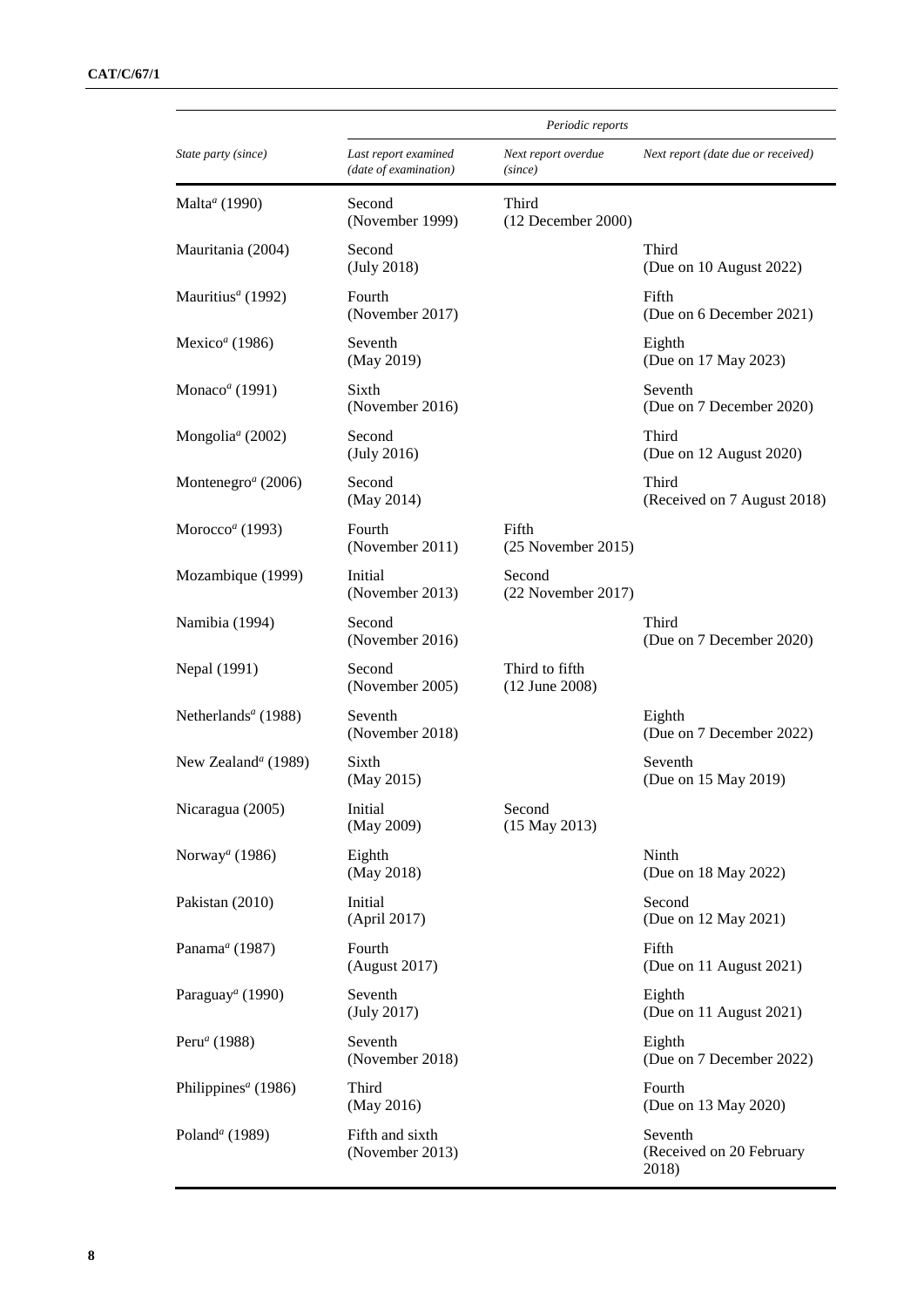|                                            | Periodic reports                              |                                |                                             |
|--------------------------------------------|-----------------------------------------------|--------------------------------|---------------------------------------------|
| State party (since)                        | Last report examined<br>(date of examination) | Next report overdue<br>(since) | Next report (date due or received)          |
| Portugal <sup>a</sup> (1989)               | Fifth and sixth<br>(November 2013)            |                                | Seventh<br>(Received on 7 June 2018)        |
| $Qatar^a(2000)$                            | Third<br>(May 2018)                           |                                | Fourth<br>(Due on 18 May 2022)              |
| Republic of Korea <sup>a</sup><br>(1995)   | Third to fifth<br>(May 2017)                  |                                | Sixth<br>(Due on 12 May 2021)               |
| Republic of Moldova <sup>a</sup><br>(1995) | Third<br>(November 2017)                      |                                | Fourth<br>(Due on 6 December 2021)          |
| Romania <sup>a</sup> (1990)                | Second<br>(May 2015)                          |                                | Third<br>(Due on 15 May 2019)               |
| Russian Federation <sup>a</sup><br>(1987)  | Sixth<br>(July 2018)                          |                                | Seventh<br>(Due on 10 August 2022)          |
| Rwanda (2008)                              | Second<br>(November 2017)                     |                                | Third<br>(Due on 6 December 2021)           |
| Saudi Arabia (1997)                        | Second<br>(May 2016)                          |                                | Third<br>(Due on 13 May 2020)               |
| Senegal <sup><math>a</math></sup> (1986)   | Fourth<br>(May 2018)                          |                                | Fifth<br>(Due on 18 May 2022)               |
| Serbia <sup>a</sup> (2001)                 | Second<br>(May 2015)                          |                                | Third<br>(Received on 10 April 2019)        |
| Seychelles (1992)                          | Initial<br>(July 2018)                        |                                | Second<br>(Due on 10 August 2022)           |
| Sierra Leone (2001)                        | Initial<br>(May 2014)                         | Second<br>(23 May 2018)        |                                             |
| Slovakia <sup>a</sup> (1993)               | Third<br>(July 2015)                          |                                | Fourth<br>(Due on 14 August 2019)           |
| Slovenia <sup>a</sup> (1993)               | Third<br>(May 2011)                           | Fourth<br>(3 June 2015)        |                                             |
| South Africa <sup>a</sup> (1998)           | Second<br>(May 2019)                          |                                | Third<br>(Due on 17 May 2023)               |
| Spain <sup>a</sup> (1987)                  | Sixth<br>(May 2015)                           |                                | Seventh<br>(Due on 15 May 2019)             |
| Sri Lanka (1994)                           | Fifth<br>(November 2016)                      |                                | Sixth<br>(Due on 7 December 2020)           |
| Sweden <sup>a</sup> (1986)                 | Sixth and seventh<br>(November 2014)          |                                | Eighth<br>(Received on 26 November<br>2018) |
| Switzerland <sup>a</sup> (1986)            | Seventh<br>(August 2015)                      |                                | Eighth<br>(Due on 14 August 2019)           |
| Syrian Arab Republic<br>(2004)             | Initial<br>(May 2010)                         | Second<br>$(14$ May 2014)      |                                             |
| Tajikistan (1995)                          | Third<br>(May 2018)                           |                                | Fourth<br>(Due on 18 May 2022)              |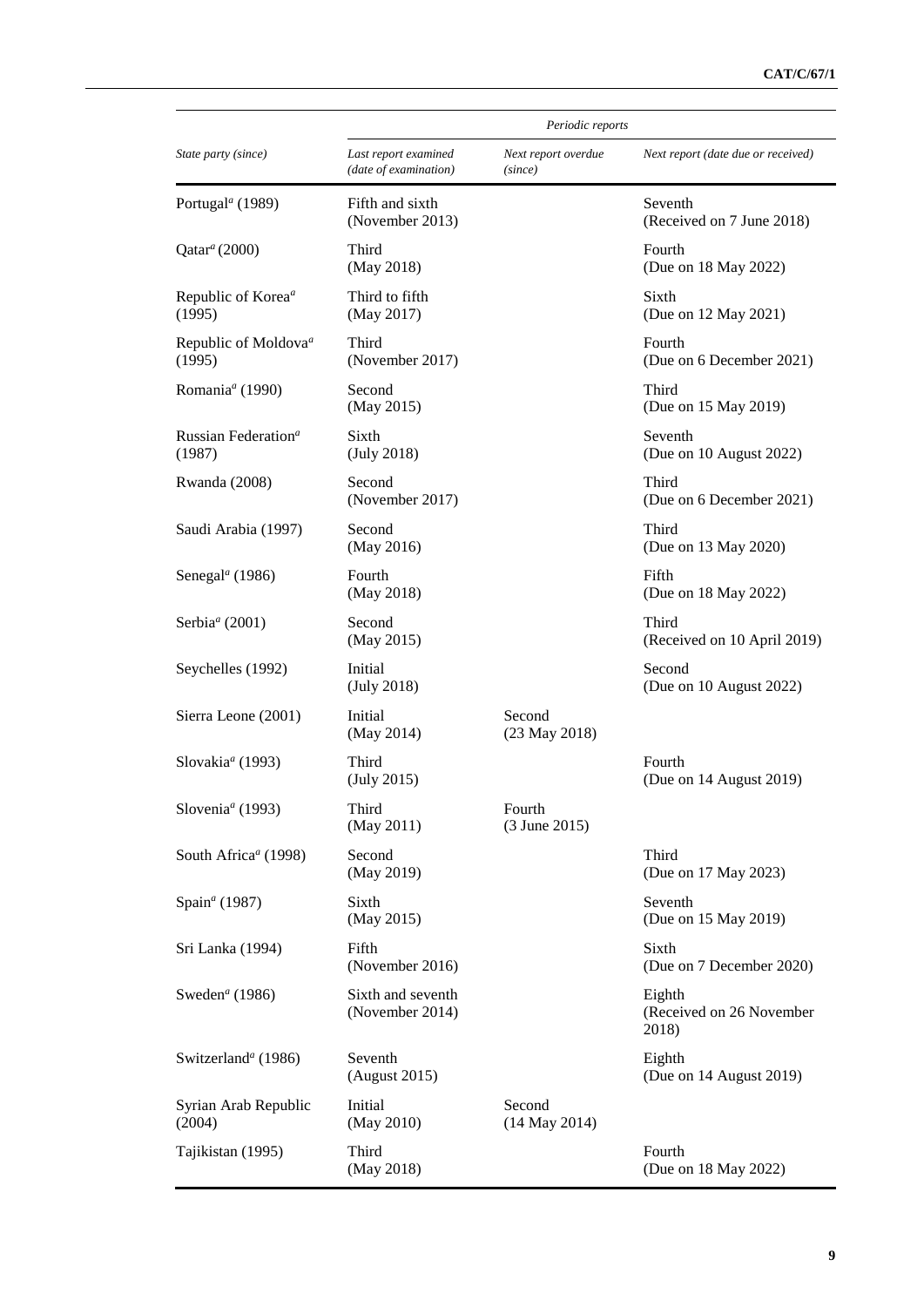|                                                                                                      | Periodic reports                              |                                 |                                              |
|------------------------------------------------------------------------------------------------------|-----------------------------------------------|---------------------------------|----------------------------------------------|
| State party (since)                                                                                  | Last report examined<br>(date of examination) | Next report overdue<br>(since)  | Next report (date due or received)           |
| Thailand <sup>a</sup> (2007)                                                                         | Initial<br>(May 2014)                         | Second<br>$(23$ May $2018)$     |                                              |
| The former Yugoslav<br>Republic of Macedonia <sup><i>a</i>, <math>\frac{b}{a}</math></sup><br>(1994) | Third<br>(May 2015)                           |                                 | Fourth<br>(Due on 15 May 2019)               |
| Timor-Leste (2003)                                                                                   | Initial<br>(November 2017)                    |                                 | Second<br>(Due on 6 December 2021)           |
| Togo <sup><i>a</i></sup> (1987)                                                                      | Second<br>(November 2012)                     |                                 | Third<br>(Received on 11 April 2018)         |
| Tunisia (1988)                                                                                       | Third<br>(May 2016)                           |                                 | Fourth<br>(Due on 13 May 2020)               |
| Turkey <sup>a</sup> (1988)                                                                           | Fourth<br>(May 2016)                          |                                 | Fifth<br>(Due on 13 May 2020)                |
| Turkmenistan (1999)                                                                                  | Second<br>(November 2016)                     |                                 | Third<br>(Due on 7 December 2020)            |
| Uganda <sup>a</sup> (1986)                                                                           | Initial<br>(May 2005)                         | Second<br>(25 June 2008)        |                                              |
| Ukraine <sup>a</sup> (1987)                                                                          | Sixth<br>(November 2014)                      |                                 | Seventh<br>(Received on 30 November<br>2018) |
| United Kingdom of Great<br><b>Britain and Northern</b><br>Ireland <sup>a</sup> (1988)                | Sixth<br>(May 2019)                           |                                 | Seventh<br>(Due on 17 May 2023)              |
| United States of America <sup>a</sup> Third to fifth<br>(1994)                                       | (November 2014)                               | Sixth<br>$(28$ November $2018)$ |                                              |
| Uruguay <sup><math>a</math></sup> (1986)                                                             | Third<br>(May 2014)                           |                                 | Fourth<br>(Received on 9 July 2018)          |
| Uzbekistan (1995)                                                                                    | Fourth<br>(November 2013)                     |                                 | Fifth<br>(Received on 16 January<br>2018)    |
| Venezuela (Bolivarian<br>Republic of) (1991)                                                         | Third and fourth<br>(November 2014)           | Fifth<br>(28 November 2018)     |                                              |
| Viet Nam $(2015)$                                                                                    | Initial<br>(November 2018)                    |                                 | Second<br>(Due on 7 December 2022)           |
| Yemen <sup>a</sup> (1991)                                                                            | Second<br>(May 2010)                          | Third<br>$(14$ May 2014)        |                                              |
| Zambia <sup>a</sup> (1998)                                                                           | Second<br>(May 2008)                          | Third<br>(30 June 2012)         |                                              |

*<sup>a</sup>* States parties submitting reports under the simplified reporting procedure.

*<sup>b</sup>* Since 14 February 2019, "North Macedonia" has replaced "the former Yugoslav Republic of Macedonia" as the short name used in the United Nations.